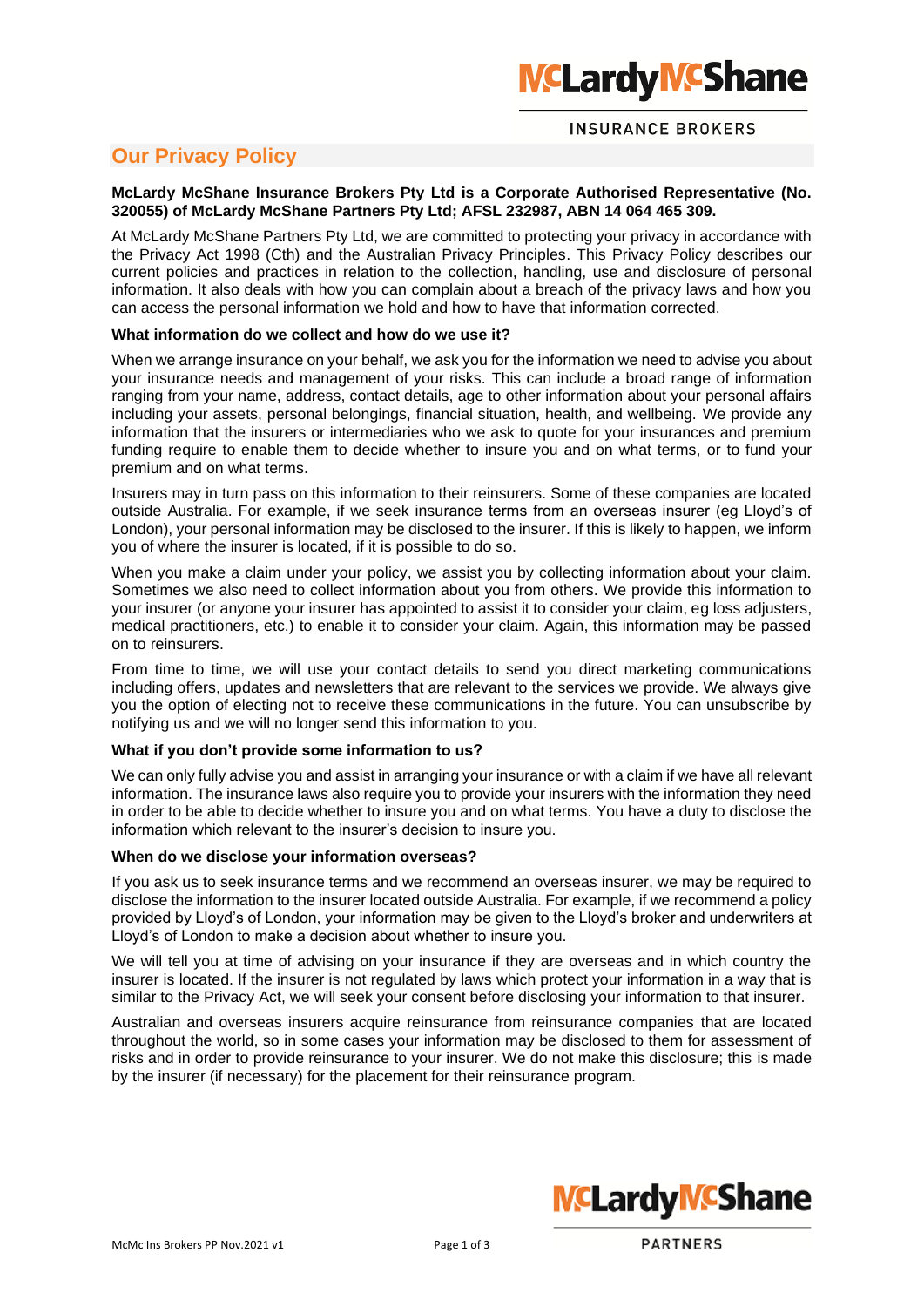# **INSURANCE BROKERS**

#### **How do we hold and protect your information?**

We strive to maintain the reliability, accuracy, completeness, and currency of the personal information we hold and to protect its privacy and security. We keep personal information only for as long as is reasonably necessary for the purpose for which it was collected or to comply with any applicable legal or ethical reporting or document retention requirements.

We hold the information we collect from you initially in a working file, which when completed is electronically imaged and stored, after which any paper is destroyed in our onsite shredder. In some cases, your file is archived and sent to an external data storage provider for a period of time. We only use storage providers located in Australia who are also regulated by the Privacy Act.

We ensure that your information is safe by protecting it from unauthorised access, modification, and disclosure. We maintain physical security over our paper and electronic data and premises, by using locks and security systems. We also maintain computer and network security; for example, we use firewalls (security measures for the Internet) and other security systems such as user identifiers and passwords to control access to computer systems where your information is stored.

### **Will we disclose the information we collect to anyone?**

We do not sell, trade, or rent your personal information to others.

We may need to provide your information to contractors who supply services to us, eg to handle mailings on our behalf, external data storage providers or to other companies in the event of a corporate sale, merger, re-organisation, dissolution or similar event. However, we will take reasonable measures to ensure that they protect your information as required under the Privacy Act.

We may provide your information to others if we are required to do so by law, you consent to the disclosure or under some unusual other circumstances which the Privacy Act permits.

#### **How can you check, update, or change the information we are holding?**

Upon receipt of your written request and enough information to allow us to identify the information, we will disclose to you the personal information we hold about you. We will also correct, amend, or delete any personal information that we agree is inaccurate, irrelevant, out of date or incomplete.

If you wish to access or correct your personal information please write to Meg Long, Privacy Officer, Level 3, Building 7, Botanicca Corporate Park, 570-588 Swan Street, Richmond VIC 3121.

We do not charge for receiving a request for access to personal information or for complying with a correction request. Where the information requested is not a straightforward issue and will involve a considerable amount of time, then a charge will need to be confirmed for responding to the request for the information.

In some limited cases, we may need to refuse access to your information, or refuse a request for correction. We will advise you as soon as possible after your request if this is the case and the reasons for our refusal.

#### **What happens if you want to complain?**

If you have concerns about whether we have complied with the Privacy Act or this privacy Policy when collecting or handling your personal information, please write to Meg Long, Privacy Officer, Level 3, Building 7, Botanicca Corporate Park, 570-588 Swan Street, Richmond VIC 3121.

Your complaint will be considered by us through our Internal Complaints Resolution process. We will acknowledge your complaint within 24 hours, and we will respond with a decision within 30 days of you making the complaint. If we need to investigate your complaint and require further time, we will work with you to agree to an appropriate timeframe to investigate. We will provide you with information concerning referring your complaint to the Australian Financial Complaints Authority if we cannot resolve your complaint.

### **Your consent**

By asking us to assist with your insurance needs, you consent to the collection and use of the information you have provided to us for the purposes described above.